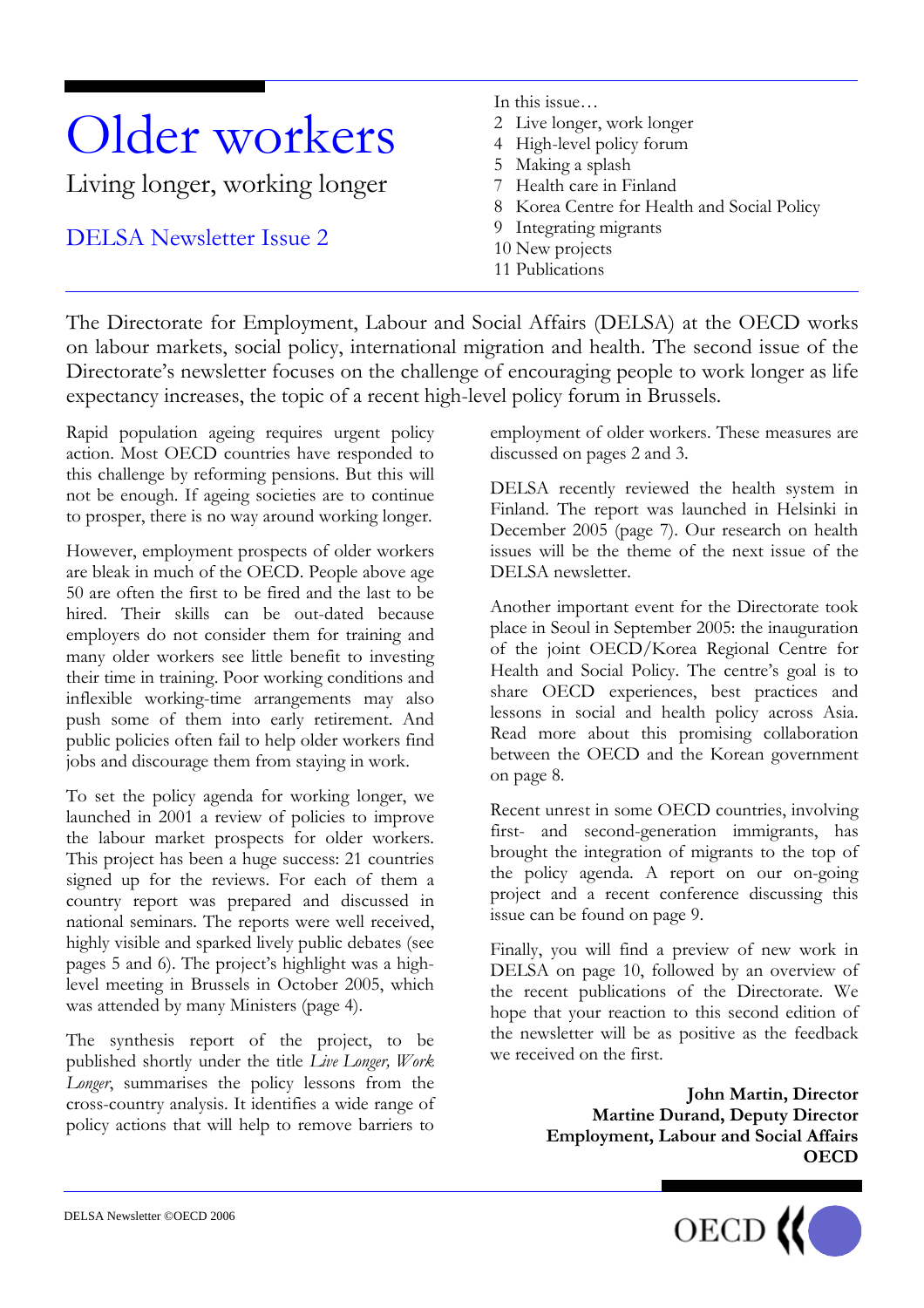# Live longer, work longer

People are living longer, but what is a boon for individuals threatens to be a bane for societies. Unless OECD countries adapt their employment and social policies to demographic realities, they will face shrinking workforces and declining prosperity. The OECD has reviewed 21 countries' policies. **Mark Keese**, who led the project, reports.

In OECD countries, less than 60% of people aged 50-64 have a job, on average. For prime-age people, between 25 and 49, the share in work is 75%. If nothing is done, there could be only one person employed for every retiree in European countries by 2050. As a result, the labour market could shrink by nearly 15% in the EU 15 over the next five decades (see chart). Japan faces an even more dramatic demographic challenge: the labour force could shrink by more than 30%. In contrast, the younger labour force of the United States is expected to continue to grow – albeit more slowly than in the past – through immigration and higher birth rates than in most other OECD countries.





The OECD's research shows that there are three key work disincentives or employment barriers facing older people (see figure on next page).

First, social-protection systems, including old-age pensions, disability and unemployment benefits, often function in ways that encourage people to leave work before the official pension age. And it is often financially unrewarding to work beyond age 65. Some governments promoted early retirement in the past as a response to high and persistent unemployment in the mistaken belief that retiring older workers would encourage firms to offer more jobs to the young.

For example, France has one of the highest rates of youth unemployment and one of the lowest effective retirement ages in the OECD. Raymond Torres, Head of the Employment Analysis and Policy Division in DELSA, told BFM Radio: "En fait, on a un cercle vicieux de retraits précoces d'activité qui coûtent cher au budget, ce qui augmente les cotisations sociales et engendre moins de création d'emploi donc plus encore de retraits précoces d'activité". ("In fact, there is a vicious circle of early retirement which is costly to the budget, thus raising labour taxes and leading to less job creation and so to more early retirement.")

Secondly, negative attitudes to older workers are still widespread, which is reflected in biased hiring and firing practices. Older workers are often thought of by employers as being less productive than the young. And rarely do they receive on-thejob training, so their skills can become obsolete. Some employers wrongly believe that older workers are not adaptable and are resistant to change. Ageism is also evident in the public employment service: older workers in several countries are exempt from job-search requirements and they are much less likely than the young to be covered by active labour-market policies.

Thirdly, working conditions are often ill-suited to the needs and capacities of older workers. Inflexible working patterns mean that many older workers face a stark choice between full-time work and full-time retirement.

Older workers often cost more than younger workers in terms of either higher wages or higher non-wage labour costs, such as sickness or health insurance. In the face of overly strict employment protection rules, employers may also seek to encourage older workers to leave through early retirement schemes that are often publicly subsidised.

#### **Policy responses**

An effective approach has to address the full range of factors that are either pushing older workers out of work or pulling them into early retirement.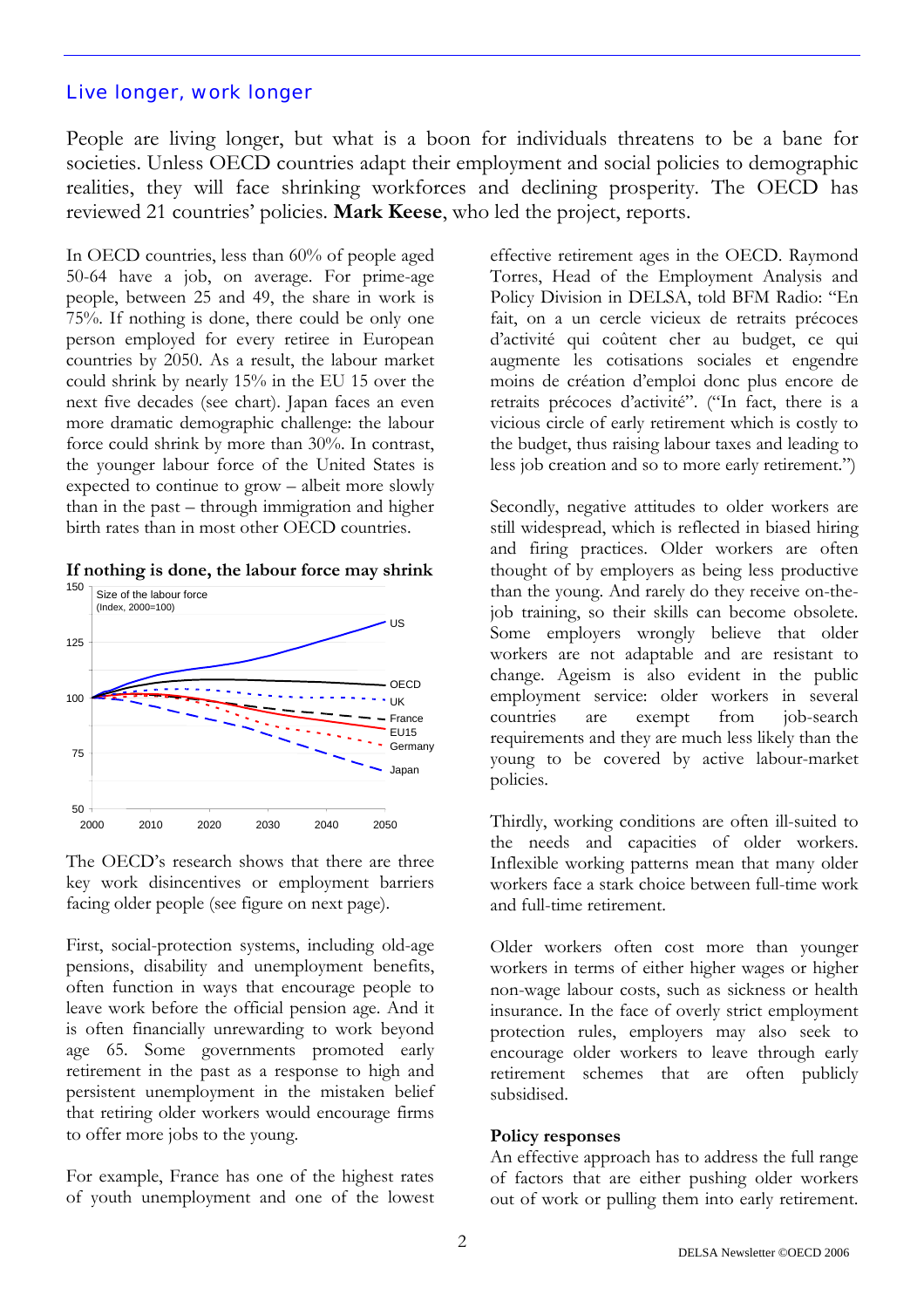Government has a key role in reducing the financial disincentives to carry on working by closing pathways to early retirement, raising the pension age, rewarding work at older ages and allowing flexibility in combining income from work and pensions so that the older worker is better off as a result.

Dismantling employer barriers to hiring and retaining older workers requires action by both government and the social partners. Some countries have sought to deal with negative employer attitudes through age discrimination legislation. Others have preferred to rely on public-information campaigns and guidelines. However, both approaches should be pursued. There also needs to be a better match between the costs of employing older workers and their productivity. And the appropriate balance needs to be found between protecting jobs of older workers and enhancing their labour mobility.

Tackling weak employability requires action on three fronts: skills, job search and better working conditions. The rewards for improved skills through training can be lower for older workers than they are for the young. It is crucial that lifelong learning policies encourage constant upgrading of skills over the working life. For these policies to be effective, workers of all ages must be subject to the same job-search requirements. Public employment services may need extra resources to provide tailored help to the over 50s. Improving occupational health and safety for workers of all ages will also assist future generations of older workers to remain in employment longer.

#### **Reports**

The success of the project and the importance of these issues are both reflected in broad participation: 21 countries took part. These are: Australia, Austria, Belgium, Canada, the Czech Republic, Denmark, Finland, France, Germany, Ireland, Italy, Japan, Korea, Luxembourg, the Netherlands, Norway, Spain, Sweden, Switzerland, the United Kingdom and the United States. The reports on Germany, Denmark and Ireland are discussed in brief in the newsletter's section on publications. The synthesis report, *Live Longer, Work Longer*, which summarises the lessons from the 21 reviews, will be published in early 2006.

# **Follow-up**

*Live Longer, Work Longer*, OECD, 2006.

Internet: [www.oecd.org/els/employment/olderworkers](http://www.oecd.org/els/employment/olderworkers)

Contact:

Mark Keese +33 1 45 24 87 94

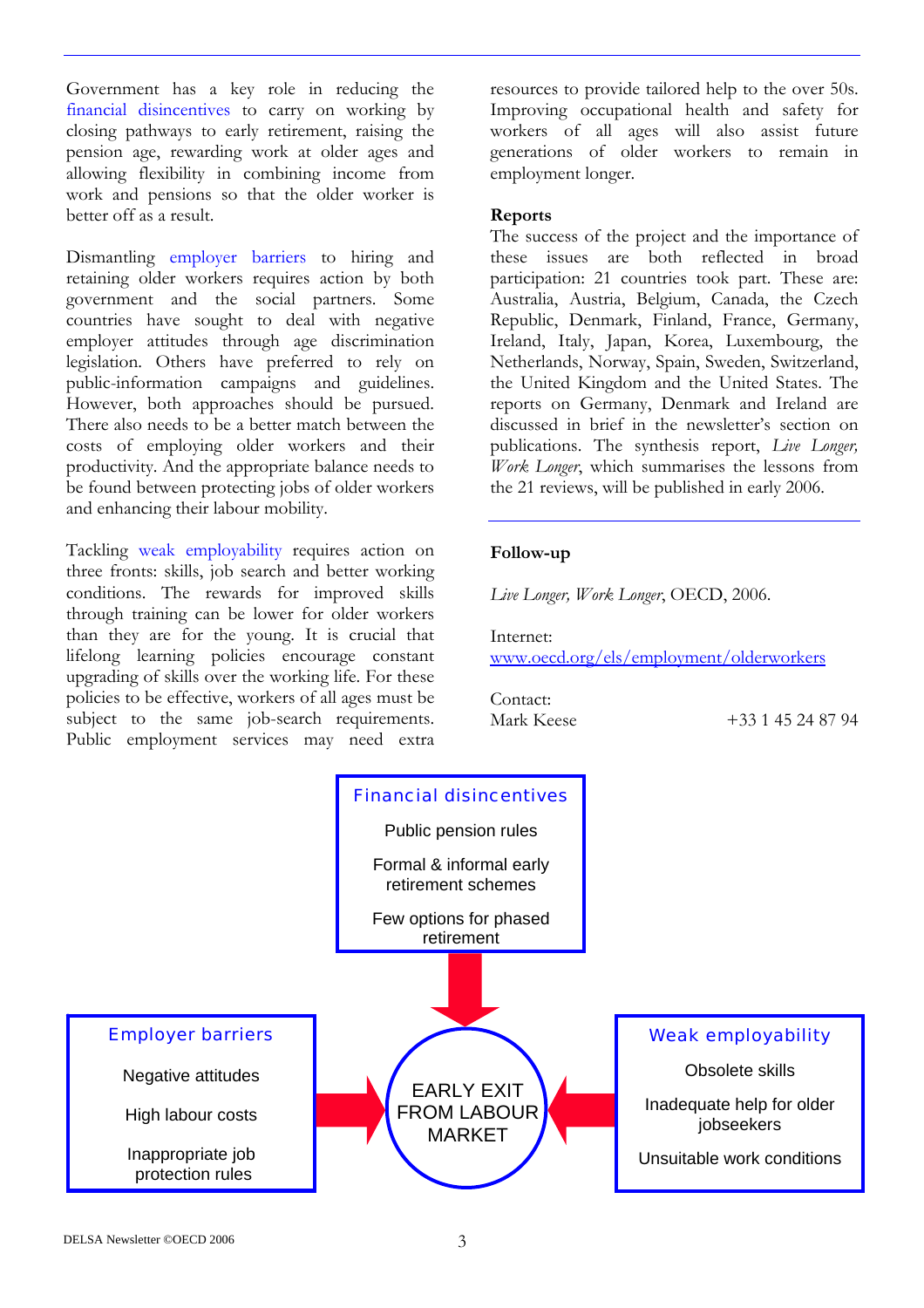# High-level forum on ageing and employment

Bruno Tobback, Minister for Pensions in Belgium, hosted a major meeting in Brussels in October 2005 to discuss the policy implications of the OECD's project on ageing and employment. Ministers from 11 countries attended, including Australia, Canada, the Czech Republic, Finland, France, Japan, the Netherlands, Portugal, Spain and the United Kingdom.

In his opening statement, Mr Tobback welcomed "the OECD's excellent report on older workers" and noted that it "highlights the need to reform retirement systems and other social security benefits to reward longer working lives" and that workplace practices should be adapted to "create better employment opportunities for older workers". He said that this would meet both economic and social objectives and ensure the sustainability of social-protection systems.

Ernst Kreuzaler, Deputy Director-General of the German Ministry for Economics and Labour, described the country reviews and synthesis report as "essential reading" for all policy makers dealing with the challenges of population ageing.

The two-day meeting, held in the Palais d'Egmont in Brussels, began with an open forum, involving government officials, social partners, academics and representatives of civil society. Martine Durand, Deputy Director of DELSA, summarised the discussions.

The clearest conclusion was that "pension reforms have to go hand-in-hand with labour-market measures" if working lives are to be extended. Many participants argued that successful policy needed to address both demand and supply factors. Ms Durand reported a "heated debate on the roles of seniority wages and employment protection legislation". Several speakers noted the importance of offering not just any job but attractive employment opportunities to older workers. Finally, everybody agreed that progress could only be made if mentalities changed, and the Finnish campaign for older workers was cited as a particularly good example.

On day two, Ministers discussed three issues in a closed meeting:

Should working longer best be promoted by penalising early retirement or by making work more attractive?

- How can entrenched attitudes towards early retirement be changed?
- Are there best practices to promote the employability of older workers?

The discussions were surprisingly frank with some Ministers acknowledging the failure of past policies. There was consensus around the table that governments needed to encourage longer working lives. But Ministers also called upon the social partners to help remove the barriers to employment facing older workers. They underlined that both employers' and employees' attitudes needed to change.

In the run-up to the high-level forum, Ms Durand and Mark Keese presented the results to a meeting organised by the Lisbon Council. The council assembled a broad audience, including members of the European Parliament and of the Brussels press corps.

In his closing statement at the high-level forum, Mr Tobback said that "the myths that older workers are resistant to change and their early exit from the labour market will create job opportunities for young workers need to be dispelled". He called on the OECD to "pursue its work in this area and follow up on the implementation of reforms by member countries in order to identify best practice".

#### **Follow-up**

High-Level Policy Forum on Ageing and Employment Policies, Brussels, 17-18 October 2005, Chair's conclusions, Bruno Tobback, Belgian Minister for Pensions

Internet: [www.oecd.org/olderworkersforum](http://www.oecd.org/olderworkersforum)

Contact:

Mark Keese +33 1 45 24 87 94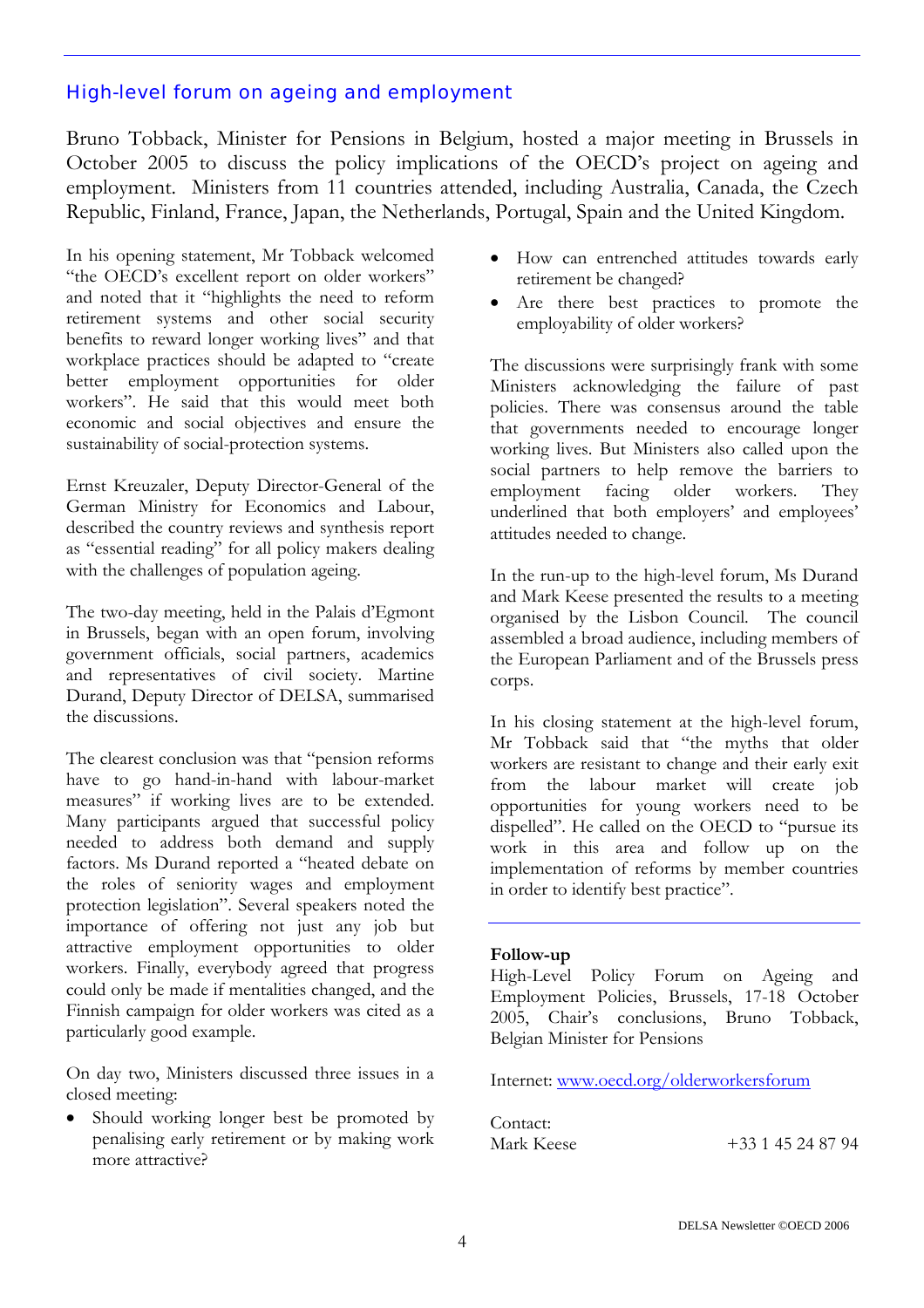# Making a splash 1: media coverage

"Global growth to fall unless people work longer" was how the *Financial Times* reported on the older workers' study on October 11, 2005. The *FT* stressed the timeliness of the report at a time when Britain's unions were "threatening to stage the country's biggest stoppage since the 1926 general strike" over an increase in the pension age.

Mark Keese, the leader of the *Ageing and Employment* project, described the issue well to the *Europe Information Service*: "If you want to maintain past prosperity, you need to mobilise older people in the labour market. That's the group that will give you the biggest bang for your buck." The service praised the project as having "yielded a cornucopia of statistical comparisons underscoring how different countries are handling the retirement question".

The report was especially well covered in France. *Les Echos*, the main economic newspaper, entitled its article "L'OCDE très alarmiste sur le vieillissement de la population". ("The OECD is very alarmed by population ageing.") In contrast, *La Croix*, a Catholic newspaper, wrote that "A y regarder de plus près, l'étude est moins violente qu'il n'y parait. " ("On closer inspection, the study is less radical than it appears.")

The French broadcast media devoted substantial air-time to the older workers' study. Raymond Torres, Head of the Employment Analysis and Policy Division of DELSA, explained on the news channel *LCI* how ageing might affect economic growth. He said "l'augmentation des budgets qui iraient à financer la protection sociale ne serait pas disponible pour financer d'autres dépenses, qui elles, vont directement à la croissance économique". ("The necessary increases in social expenditures will not be available for other public spending which would benefit economic growth directly").

The report was also covered on television by *TV5* and *iTV*, and on radio by *Europe 1, BFM, France Bleu, Radio Classique* and *France Inter*.

The Belgian newspaper *Le Soir* included in its reporting of the Belgium country report a cartoon showing OECD experts trying to entice Belgian retirees to return to work.



("Hey, you, the Belgian over there with the cool trainers, you should be good to work for a few more years. Sorry, it's such a shame.")

*The Guardian* of the United Kingdom commented "If you have ever felt under pressure to work longer and harder, it is nothing compared to what awaits you". The article was headlined "No carriage clocks", referring to the practice of giving mantelpiece clocks or gold watches to retiring employees in Britain.

The most colourful reporting of the OECD's work on older workers was in *The Times* (again of the United Kingdom). Carl Mortished wrote: "If we are to avoid economic paralysis as the army of idle over-50s sucks the life-blood from Western societies we must work longer". He went on to say "The cult of youth among employers will die naturally of starvation as businesses chase a diminishing band of decorative but poorly educated graduates."

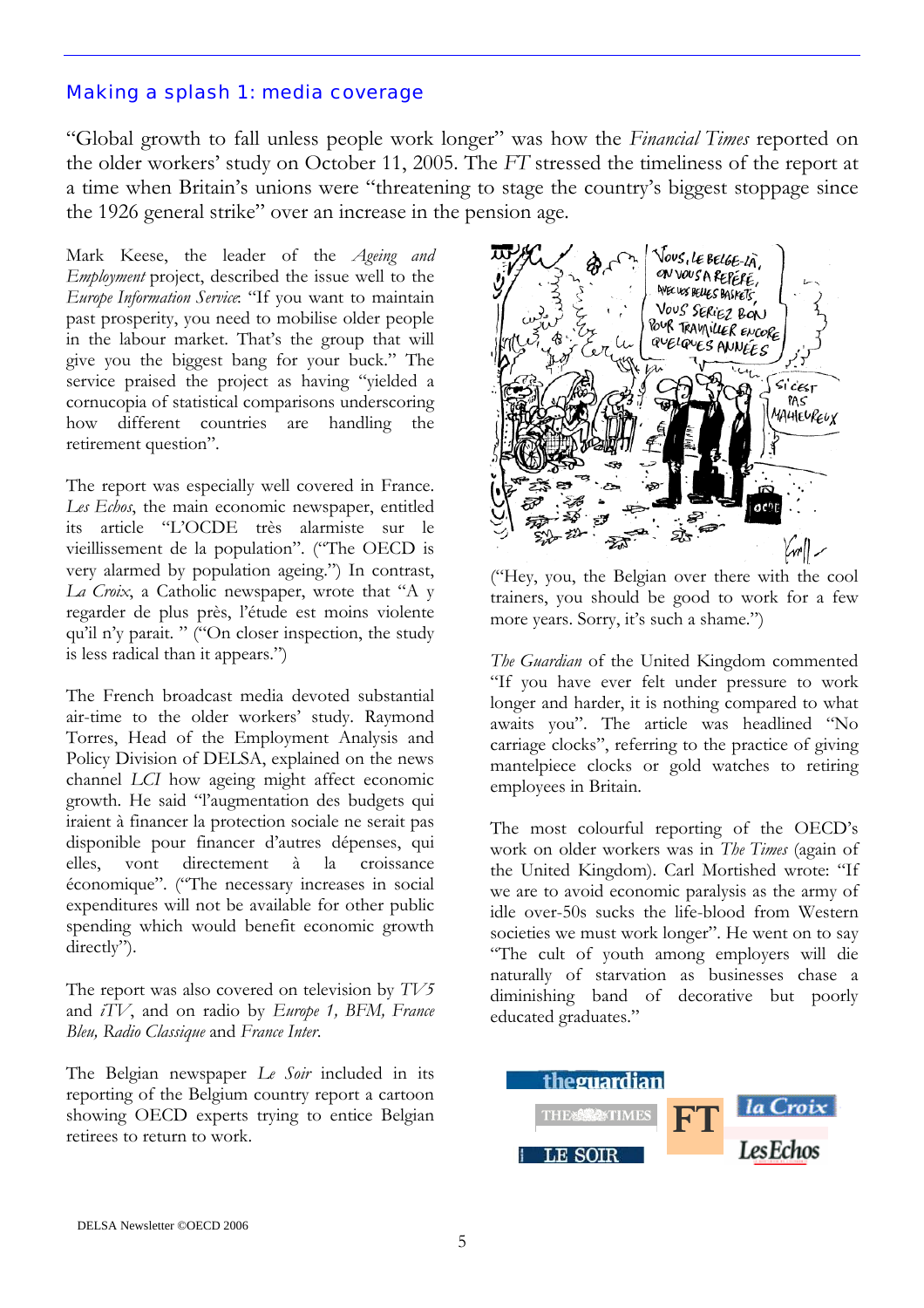# Making a splash 2: policy impact

The main goal of the OECD is to share the experience of its 30 member countries and inform debates among policymakers and the public. **Mark Keese** reports on the impact of the ageing and employment studies on policy discussions and debates in six countries.



The Welfare Commission in **Denmark**, after two years' work, recently released its report on welfare reform. Among other things, the commission recommended that pensionable age be increased, early retirement gradually abolished, integration of migrants

improved, and income taxes reduced. Many of these proposals reflected the OECD report on ageing and employment policies in Denmark, issued two days before the commission reported. Patrik Andersson, the author of the OECD report, was interviewed by the two leading Danish newspapers. And the Danish Minister of Labour responded positively to the OECD's recommendations.

#### **United Kingdom**

The Pensions Commission in the United Kingdom issued its second and final report at the end of November 2005. Lord Turner of Ecchinswell, who chaired the commission, proposed to simplify the public pension system, reduce the role of means-testing and offset the cost by increasing the state pension age. These are very much in line with the OECD's proposals in the DELSA report on older workers in the United Kingdom and in the Economic Survey.

The then Secretary of State for Work and Pensions, Alan Johnson, set out the government's response to the OECD report as a result of questions from the Parliamentary select committee on work and pensions. He said: "[the government] welcomes the OECD's review of the UK's older worker policies, and is considering their recommendations in the development of future policies". Mark Keese and Peter Whiteford also presented the results to people from financial institutions, business, government and the media

at a seminar organised by the Centre for the Study of Financial Innovation in London.

# **United States**

John Martin, Director of DELSA, presented the report on older workers in the United States to the AARP, which represents 35 million older Americans. One of the discussants, Joseph Antos of the American Enterprise Institute, described the report as a "tremendous accomplishment" and an extremely timely contribution to the debate on social security reform. The OECD report was also presented to Congressional staffers.

# **France**

The Minister for Employment, Gérard Larcher, warmly welcomed the OECD report on older workers in France. However, he also admitted that it made "painful reading at times" in its critical analysis of the situation of older workers in France.

# **Canada**

In October 2005, Steven Tobin, the author of the Canadian country report, was invited to testify to the Senate Banking, Trade and Commerce Committee on demographic issues. The Senators welcomed the Canadian report and generally agreed with its recommendations. Mr Tobin also held an interview with a Canadian business television channel which was broadcasting a week-long series on baby boomers and the future prospects of this generation.

# **Luxembourg**

Martine Durand, Deputy Director of DELSA and Anne Sonnet, the country report's main author, presented the results to the Minister of Employment, François Biltgen. Mr Biltgen commented that the OECD report confirmed that "il n'y a pas de solution miracle au problème de l'emploi des travailleurs ages". ("There are no miracle solutions to the problems of older workers".)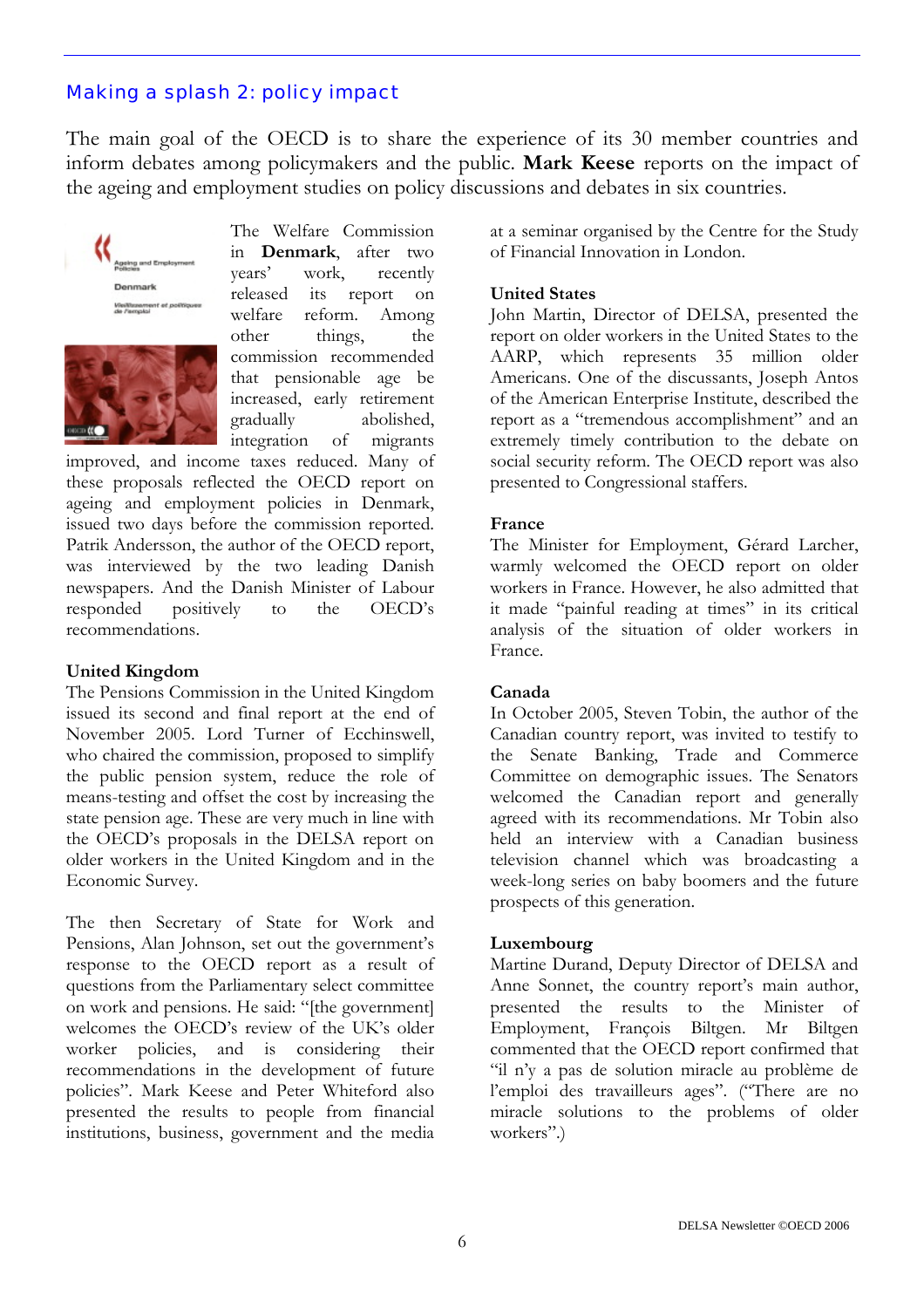# Healthcare in Finland

Finland has a high-performance and low-cost health system, according to a new OECD report. But the system is not perfect. Rising costs of medicine, queuing for treatment and staff shortages are the main problems for healthcare in Finland.

The launch of the OECD report, chaired by Markku Lehto, Permanent Secretary to the Ministry of Social Affairs and Health Department, took place in Helsinki on 7 December 2005. Mr Lehto outlined how Finland asked the OECD to evaluate the reforms undertaken as part of a national project on "safeguarding the future of health services".

The national project was initiated in response to the last OECD analysis of healthcare in Finland in the Economic Survey of 1998, noted Tuula Haatainen, Minister of Social Affairs and Health. She described the OECD review as thorough and very accurate.

John Martin, Director of DELSA, and Jeremy Hurst, the report's main author, presented the key results. Finns are more satisfied with their healthcare than people in many other OECD countries. Health spending of 7.4% GDP compares favourably with the OECD average of 8.8%. Deaths from heart attacks and strokes have dropped sharply over the past three decades. And medical care is of high quality, as evidenced, for example, by high rates of cancer screening, kidney transplants for people with renal failure and rapid treatment of broken hips.

There are, however, some blackspots in healthcare in Finland. Open-ended reimbursement for prescription drugs from the health-insurance scheme has led to rapid rise in expenditure on medicines. Waiting times for operations can be long, but new targets introduced in March 2005 already seem to be having an effect.

The OECD report also outlined three main challenges for healthcare in Finland in the future: i) technological improvements that push up the cost of hospital care and medicines; ii) rising patient expectations; and iii) population ageing at a more rapid rate than the rest of Europe between 2010 and 2020.

Liisa Hyssälä, Minsiter of Health and Social Services, asked rhetorically why the OECD – primarily an economic institution – had been asked to look at healthcare, praising the organisation's growing track record in health policy advice. She said that citizens needed and deserved good quality health services and so external assessment of progress towards that goal was of great value.



**Waiting times for operations** 

UK: England only. Spain: Insalud. Average waiting time for six surgical procedures.

The OECD report contains over 20 recommendations. Its calculations suggest that Finland could cut drug costs by 6% by introducing pharmaceutical budgets for municipalities and more cost-effective prescribing. This would free up resources to hire more doctors. The report also proposed Finland should strengthen the role of municipalities in purchasing hospital services, regionalise or even centralise hospital governance, and develop a national method of pricing in-patient services.

#### **Follow-up**

OECD Reviews of Health Systems: Finland, December 2005.

Internet: [www.oecd.org/els/health](http://www.oecd.org/els/health)

| Contact:      |                |
|---------------|----------------|
| Jeremy Hurst  | $+33145249255$ |
| Peter Scherer | $+33145249198$ |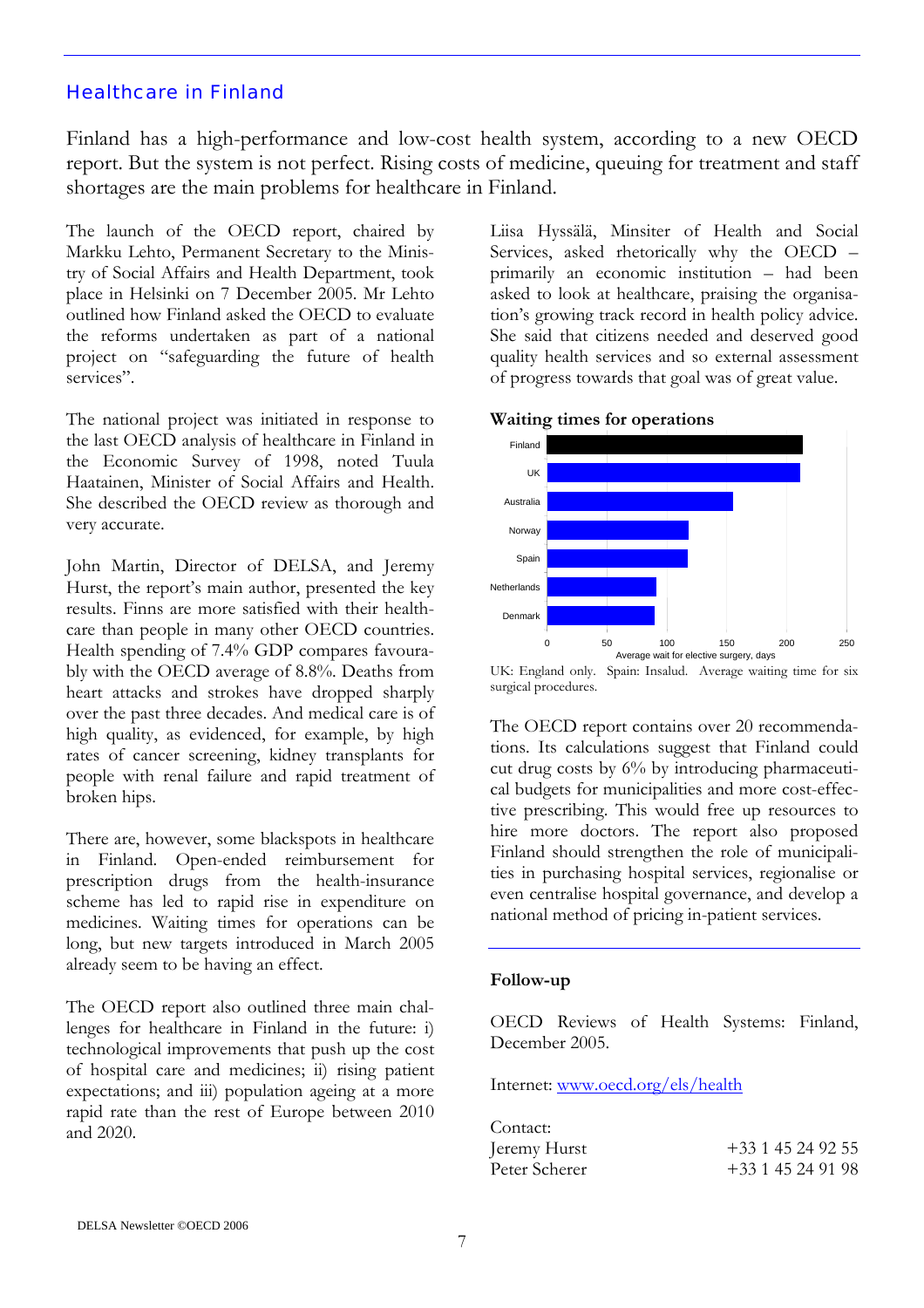# OECD/Korea Regional Centre for Health and Social Policy

Geun-Tae Kim, Minister of Health and Welfare of Korea, and Berglind Ásgeirsdóttir, OECD Deputy Secretary-General, cut a symbolic wedding cake to celebrate the opening of the OECD/Korea Regional Centre for Health and Social Policy in Seoul in September 2005. **Mark Pearson**, Head of the Social Policy Division in DELSA, was at the launch.

The countries of Asia are playing a more and more important role in the global economy. It is timely then that the Korean government and the OECD took the initiative of creating a joint regional centre. The centre will share expertise and best practice within Asia. It will also communicate lessons from health and social policy reforms between OECD countries and Asian countries that are currently not members of the OECD.

The regional centre is financed by the Korean government and is staffed with Korean experts on secondment from the civil service and research institutes. The OECD jointly manages the centre's work programme. Willem Adema coordinates the work from the OECD Secretariat in Paris.

The launch of the regional centre included an international seminar covering social policy issues in the Asia region. Dr Ramesh of the National University of Singapore discussed how to achieve social security through compulsory savings in the city state. "Health insecurity is the biggest challenge of human insecurity in China", argued Hu Angang from Tsinghua University at the seminar. The third presentation was on the interesting experience of introducing universal healthcare coverage in Thailand. Sanguan Nittayarumphong explored the successes and weaknesses of this programme. Finally, Byoungho Tchoe, from the Korean Institute for Health and Social Affairs, looked at the effects of ageing on healthcare costs.

The regional centre has subsequently organised a series of seminars on policy-relevant issues. Peter Whiteford from the Social Policy Division (SPD) in DELSA opened the series with a well-attended presentation on pension reform in November 2005. Anna D'Addio (SPD) presented research on trends in birth rates and policies that may reverse the decline in fertility.

Eleven countries were represented at a joint meeting between the centre and the Asia-Pacific national health accounts network. They agreed to

meet regularly in the future, co-ordinated by Ravindra P. Rannan-Eliya of Sri Lanka.

The centre will also translate OECD reports into Korean. Among the first wave will be the publications in the "at-a-glance" series: health, pensions and society.



Tying the knot: Geun-Tae Kim, Minister of Health and Welfare of Korea and Berglind Ásgeirsdóttir, Deputy Secretary-General of the OECD.

#### **Follow-up**

| Contact:     |                |  |  |
|--------------|----------------|--|--|
| Willem Adema | $+33145241557$ |  |  |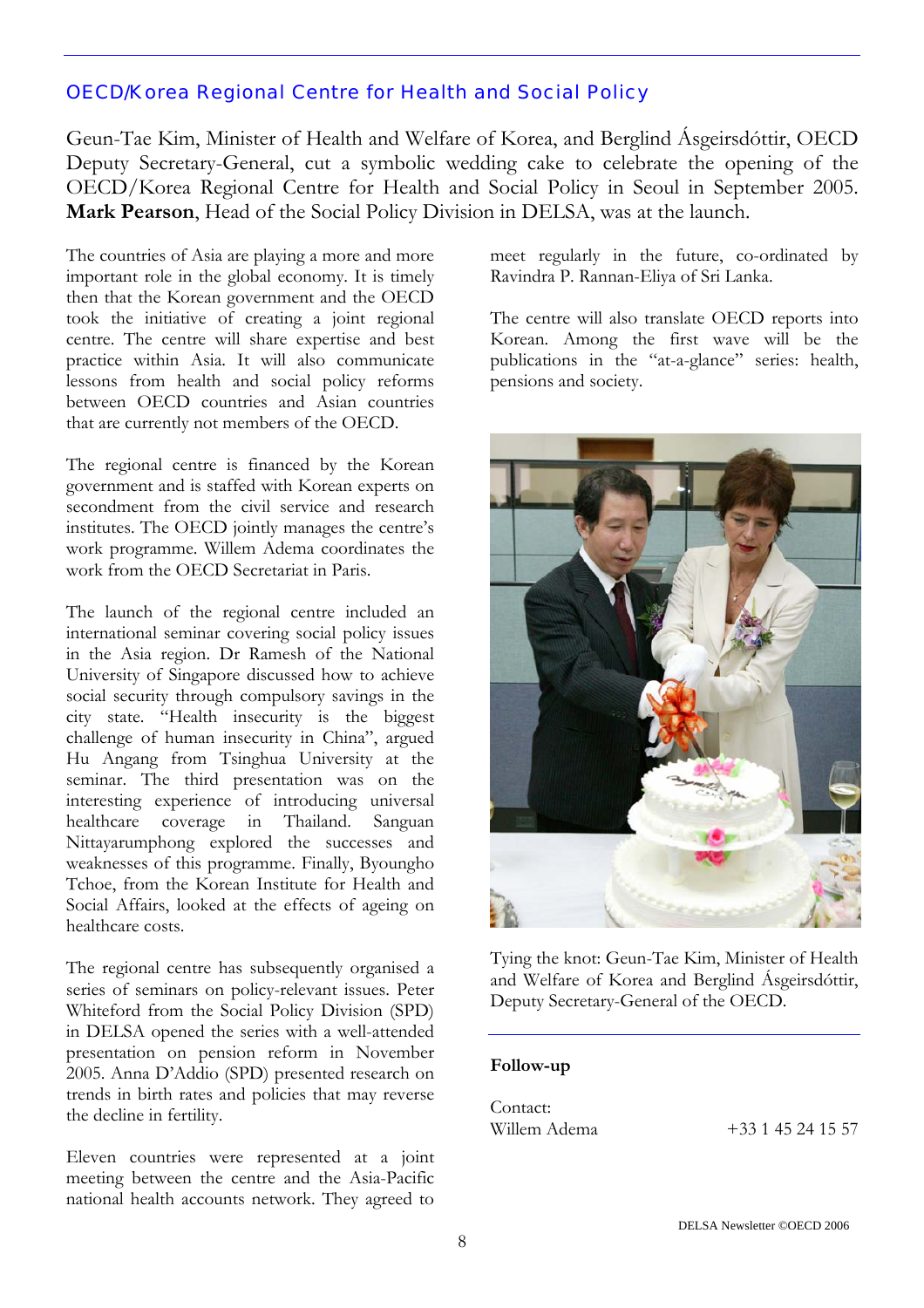# Integrating migrants

Recent events have shown how crucial it is to integrate immigrants and their children into OECD economies and societies. DELSA's International Migration Division is reviewing a series of countries' integration policies: Australia, Denmark, France, Germany and Sweden are first. **Thomas Liebig** reports on the launch of the study of Germany in Berlin.

Germany is the OECD country with the second largest number of immigrants after the United States. Immigrants' share of population is similar between the two countries: around 12%.

Germany has had different waves of immigration. First, in the period from the mid 1950s to the mid 1970s, workers were recruited from Turkey, Italy, former Yugoslavia, Greece and Spain. This was followed by large-scale immigration of ethnic Germans and refugees in the 1990s.

Until the early 1990s, immigrants were quite well integrated into the German labour market, but they have been particularly hard hit by unfavourable labour-market conditions since then.

The situation of second-generation immigrants also gives cause for concern. The OECD's PISA study shows that the gap between school results of immigrants' children and those of native-born parents is higher in Germany than in any other country. Over half of this difference is due to the lower socio-economic background of immigrant households. The language spoken at home also has a powerful impact on the PISA results. Pre-school programmes in Germany are not well developed and half-day schools cuts exposure to the German language at a critical age.

The new German immigration law introduces a uniform integration framework for all permanent immigrants. This should be more effective than the piecemeal approach of the past. But evaluation of local integration projects is still lacking as are mechanisms to embed and spread good practice. One area that the OECD recommended for further examination is language training of immigrants and whether and how this can help immigrants find stable jobs.

There is a shortage of vocational education places in enterprises and children of immigrants are strongly underrepresented in the dual system. Although there are measures in place to rectify this, more needs to be done.

The new State Minister for Migration, Refugees and Integration, Maria Böhmer, introduced the OECD review in Berlin on 2 December 2005. It was presented by Jean-Pierre Garson and Thomas Liebig. State Secretary of the Ministry of Labour and Social Affairs, Gerd Andres, gave Germany's response to the report's recommendations. The new German Ambassador to the OECD, Mattei Hoffmann, and the Turkish Consul-General, Ahmet Nazif Alpman, also participated in the event.

The German government sees the integration of migrants as a key issue, said Ms Böhmer. She mentioned that the situation of migrant women in Germany was particularly problematical. Mr Andres welcomed the study, saying that an outside perspective, such as that taken by the OECD, was helpful and that the report was available at exactly the right moment. He extended his "heartfelt thanks" to the OECD for its "valuable work on migration in the past years and for the elaboration of this study."

The German integration review was also covered by major German media. The newspaper *Frankfurter Rundschau* headlined "OECD sees migrants at a disadvantage". *Die* Welt wrote the OECD sees cause for concern about "the gap between the situation of native-born Germans and migrants".

#### **Follow-up**

Internet: [www.oecd.org/els/migration](http://www.oecd.org/els/migration)

| Contact:           |                |
|--------------------|----------------|
| Jean-Pierre Garson | $+33145249174$ |
| Thomas Liebig      | $+33145249068$ |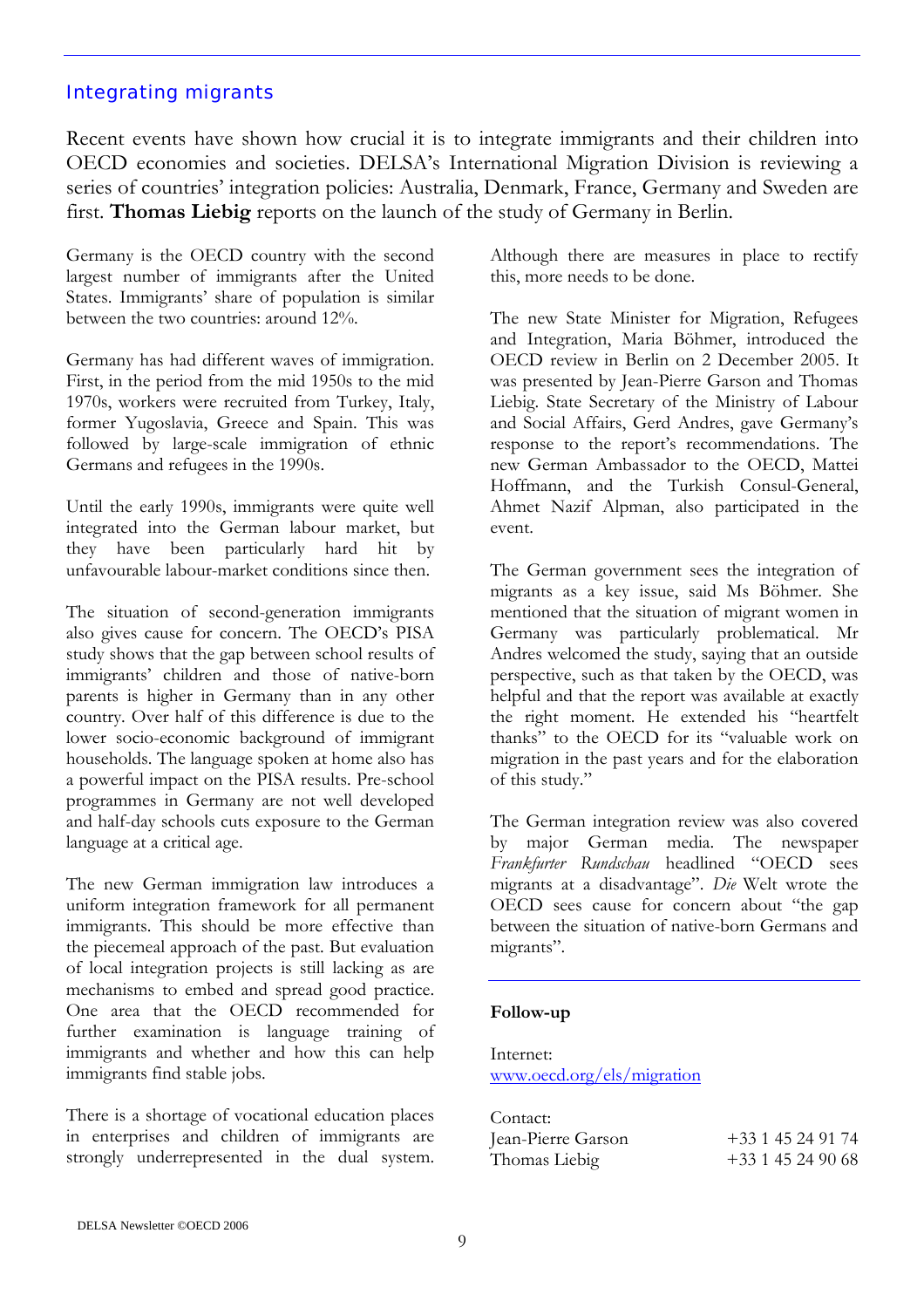# New projects

# **Disability**

Disability policy has become a key policy concern in most OECD countries as more and more people rely on disability and sickness benefits as their main source of income. Becoming disabled typically means never to work again.

The OECD published a study on disability prevalence and policies in 2003 (*Transforming Disability into Ability*) which was well received by member countries. Now, a new thematic review on reforming sickness and disability policies to improve work incentives has been launched to examine in more depth national disability policies. The reviews will analyse both the measures that countries take to control the inflow into sickness and disability benefit programmes and the policies to help beneficiaries who want to re-enter the labour market.

The first round of the review, covering Norway, Poland and Switzerland, started in June 2005. Future rounds will cover Australia, Denmark, Finland, Ireland, Luxembourg, the Netherlands, Spain, and the United Kingdom. The project will conclude with a synthesis report and an update of *Transforming Disability* with data for all OECD countries.

Contact: Christopher Prinz [www.oecd.org/els/disability](http://www.oecd.org/els/disability)

# **Youth**

The labour resources of youth need to be better mobilised to help meet the challenge of population ageing. Youth unemployment rates are still in double digits in two out of three OECD countries. A significant proportion of younger people in some countries are neither in education nor in employment, which may lead to long-lasting social and economic disadvantage.

DELSA has launched a new thematic review on policies to help young people get a good start in the labour market. Reports will be prepared for each country participating in the review. This will provide a diagnosis of the labour-market situation of young people and examine policies that promote employability and facilitate the transition

from school to work. Such policies can include "activation" strategies, income support and measures to tackle demand-side barriers to youth employment. Each report will be presented at a national seminar and will include reform proposals.

So far, 11 countries have indicated that they will participate: Belgium, Canada, Denmark, France, Mexico, the Netherlands, New Zealand, Norway, the Slovak Republic, Spain and the United States. The reviews will begin early in 2006.

Contact: Anne Sonnet [www.oecd.org/els/employment](http://www.oecd.org/els/employment)

#### **Life course**

The project "life risks, the life course and social policy" will examine public policies from a lifecycle perspective. Past policies were developed in a world where the vast majority of the population followed a standard life sequence. When children, people are cared for by their two parents. Human capital is wholly accumulated during school with, perhaps, some tertiary education. Men work full-time for a single or a small number of employers until a set age when they stop work completely and retire. Women drop out of the labour force on marriage or when giving birth and, perhaps, return to work part-time when children are older.

This project aims to answer a number of questions about modern-day life courses. Are deviations from the standard course temporary or permanent? Should we continue to regard support for families with children as an issue of horizontal equity or instead regard it as a question of redistribution of resources over the life course? Can public policies help at the key transition points over the lifecycle?

The project is being prepared in consultation with a group of national experts from Australia, Canada, Mexico, the Netherlands, the Slovak Republic, Spain and Switzerland.

Contact: Peter Whiteford [www.oecd.org/els/social](http://www.oecd.org/els/social)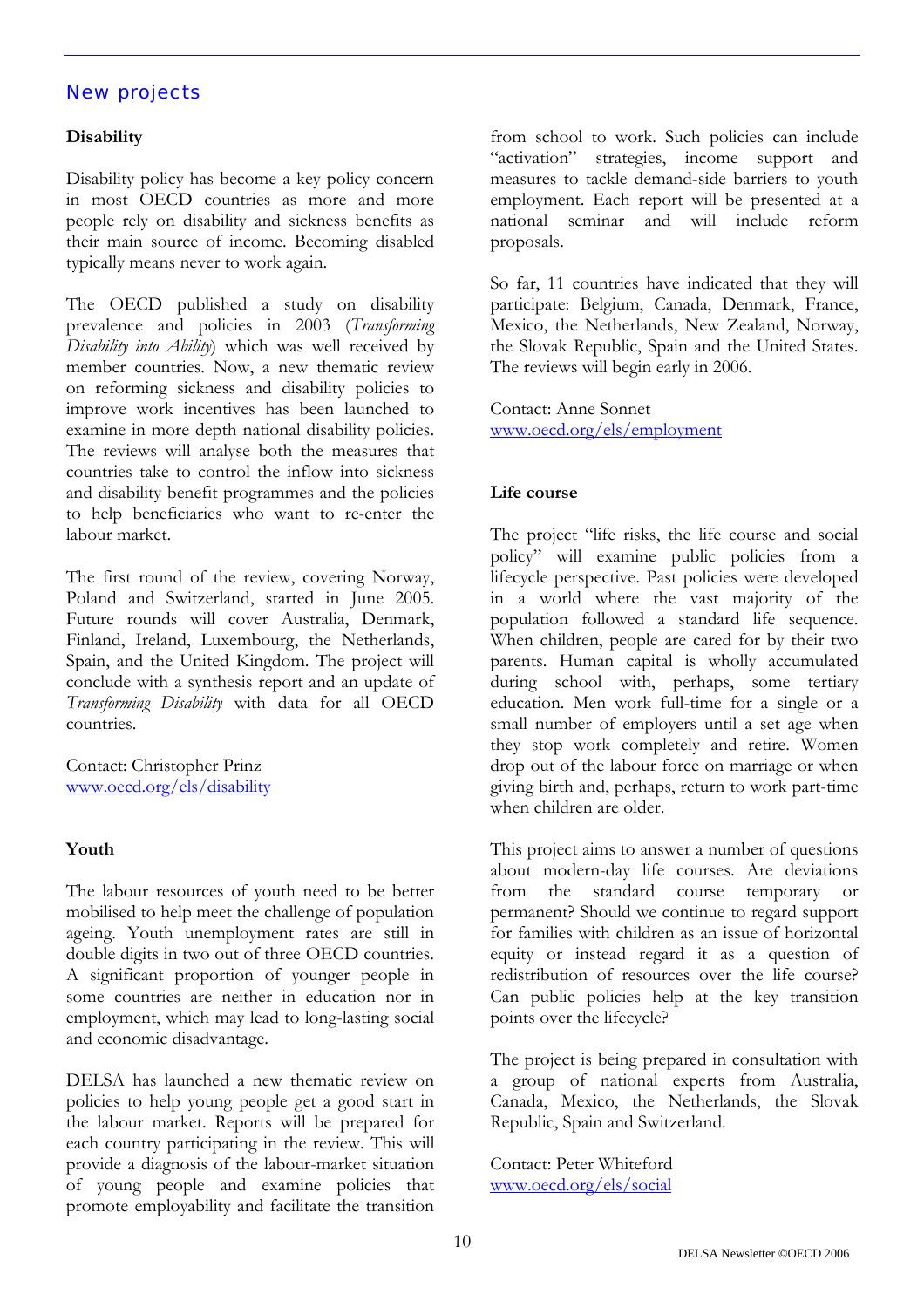# Recent publications

#### **Ageing and Employment Policies: Germany**

Today, many older Germans stop working well before reaching the statutory retirement age of 65. As a result, only two out of five people in Germany between the ages of 55 and 64 are employed, well below the ratio in most other OECD countries. Unless this situation changes, Germany could face labour shortages, slowing economic growth and worsening public finances. The problem is especially acute in eastern Germany, where birth rates are lower and many younger, skilled workers have emigrated to take advantage of job opportunities in western Germany.

While Germany has been doing a lot over recent years to encourage older workers to carry on working, it is important that the new government keeps up the momentum of reform. The report recommends that Germany should: i) raise the retirement age in line with





rising life expectancy; ii) introduce job-search requirements for all, irrespective of age; iii) discourage the use of unemployment and disability benefits as pathways into early retirement; and iv) improve the employability of older workers, especially through training programmes for those with few skills.

OECD, November 2005 Contact: Christopher Prinz [www.oecd.org/els/employment/olderworkers](http://www.oecd.org/els/employment/olderworkers)

#### **Ageing and Employment Policies: Denmark**

In some respects, Denmark is better placed to meet the challenges of population ageing than many other OECD countries: population ageing is less rapid; labour-market participation rates of older people are already among the highest in the OECD; and disincentives to continue working and the employability of older workers have already been addressed. Nevertheless, many older Danes continue to withdraw from the labour market well before reaching the official retirement age. If

nothing is done, Denmark's labour force will shrink over the next 50 years, while the number of those in retirement will increase significantly. This would result in a pronounced slowdown in economic growth and worsening public finances.

The report calls for a number of measures, including: i) abolish the voluntary early retirement pension but allow for more flexible workretirement pathways through the public pension system; ii) discourage the use of unemployment benefits as a pathway to early retirement and reinforce mutual obligations for the older unemployed; iii) promote an age-friendly environment in firms by abolishing mandatory retirement practices and raising awareness of age discrimination legislation; and iv) expand training opportunities for older and low skilled workers, within a life-course perspective.

OECD, November 2005 Contact: Patrik Andersson [www.oecd.org/els/employment/olderworkers](http://www.oecd.org/els/employment/olderworkers)

#### **Ageing and Employment Policies: Ireland**

Unlike many other OECD countries, Ireland has a window of opportunity of around 10 years to put in place age-friendly employment policies that will encourage older workers to remain longer in the workforce. Up until then, it will face only modest population ageing and small and sustainable increases in public spending related to ageing. However, over the longer term, Ireland will face more severe pressures as its population ages rapidly and there will be less room to rely on immigration for sustaining rapid economic growth.

The adequacy of retirement incomes in Ireland is already an issue, given that public pensions are not very generous and only half the workforce are covered by employer-provided pension schemes. But any future pension reform should ensure that measures to increase adequacy are also compatible with strong incentives to continue working at an older age. Currently, the public pension system provides little incentive to continue working after 64 and many workers retire well before this age through the use of other welfare benefits. Lack of flexible work arrangements, less intensive assistance for older job seekers and low